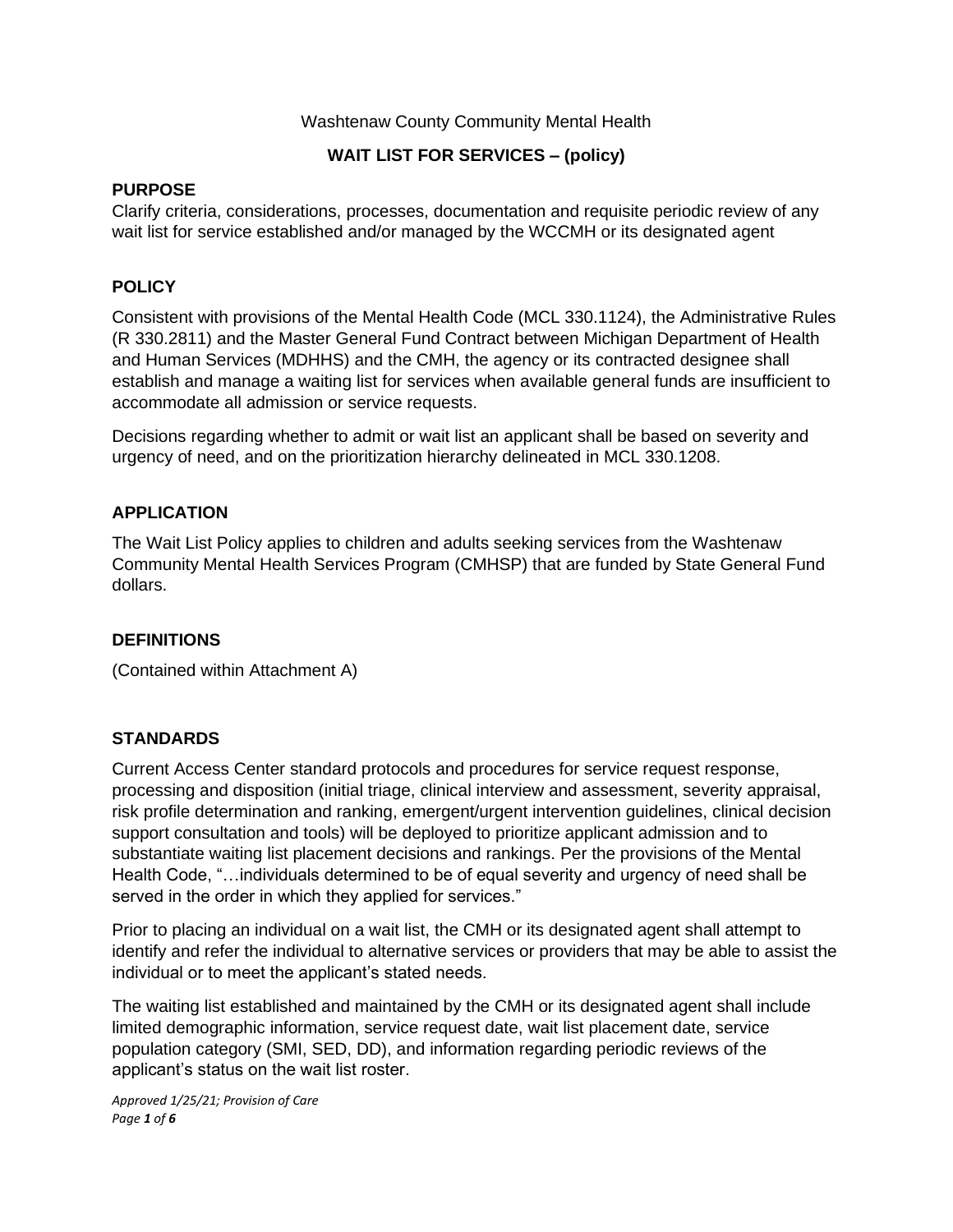Applicants seeking admission to a CMHSP under the auspices of state law and general fund availability who are denied admission and placed on a wait list for services have a statutory right to a second opinion, under the provisions of section 705 of the Mental Health Code. Applicants denied admission shall be informed of this right and instructed in how to exercise this option (second opinion) if they wish to pursue this remedy.

## **PROCEDURES**

*(see the procedures manual)*

## **EXHIBITS**

**A.** Overview of Eligibility Considerations Under State Law and General Fund Allocations

## **REFERENCES**

- 1. 42 CFR 400 et al. (Balanced Budget Act)
- 2. 45 CFR Parts 160 & 164 (HIPPA)
- 3. 42 CFR Part 2 (Substance Abuse)
- 4. Michigan Mental Health Code Act 258 of 1974 (Sections 100, 124, 206, 208, 705)
- 5. Michigan Administrative Rules, Rule 2811
- 6. MDHHS General Fund Contract, Attachment C3.1.1
- 7. MDHHS Substance Abuse Contract
- 8. Michigan Medicaid Provider Manual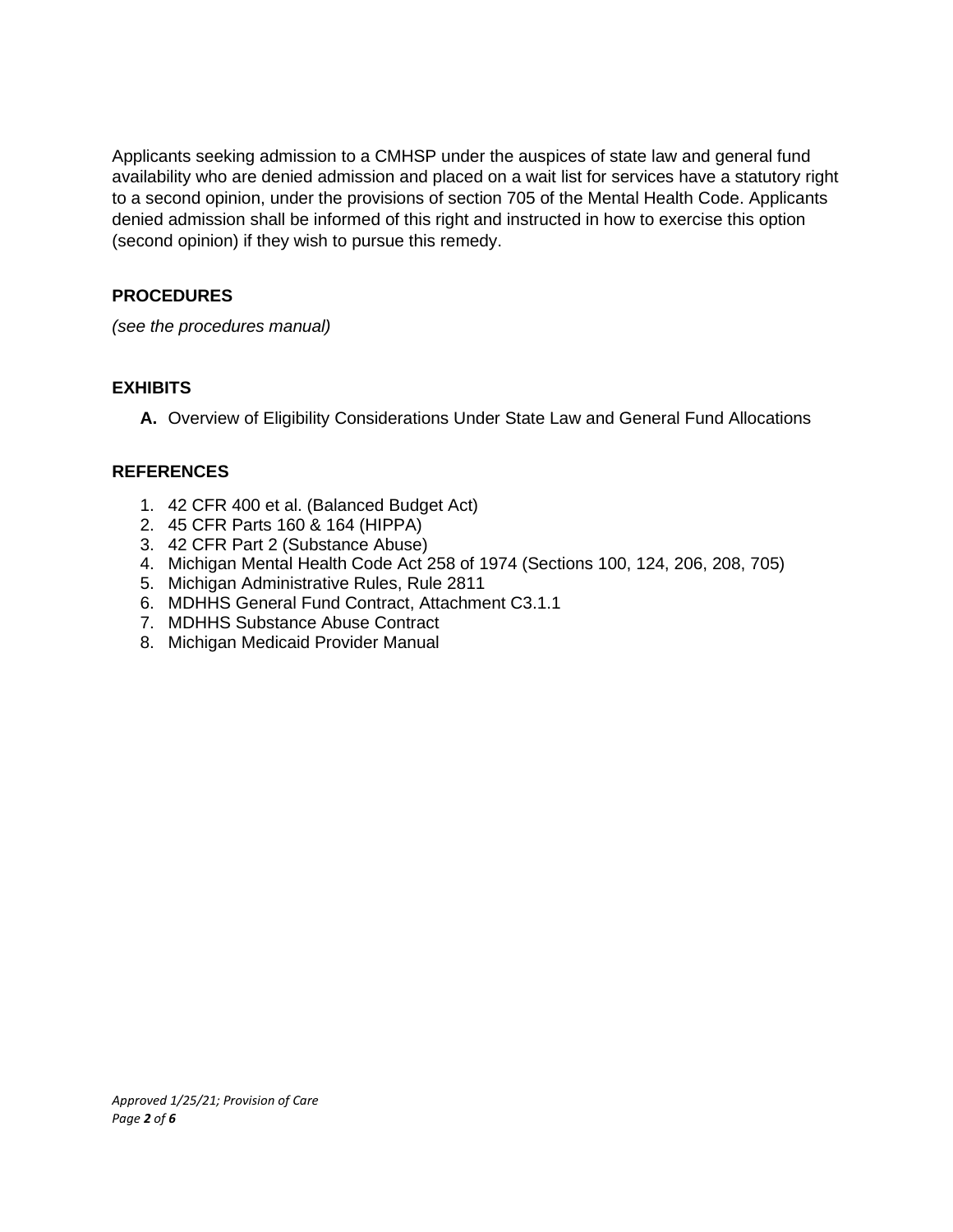#### **Overview of Eligibility Considerations Under State Law and General Fund Allocations**

(With Citations and Definitions)

Under state law (P.A. 254 of the Public Acts of 1974, as amended), the purpose of a CMHSP is "to provide a comprehensive array of mental health services appropriate to conditions of individuals who are located within its geographic service area, regardless of an individual's ability to pay" (MCL 330.1206.1). This section of the Code calls attention, first and foremost, to the CMHSP's geographic or catchment area responsibility ("…individuals located within its geographic service area") for mental health services. However, the Code also establishes priorities for services within the geographic area covered by CMHSP, noting in MCL 330.1208 that:

(1) Services provided by a community mental health services program *shall* be directed to individuals who have a serious mental illness, serious emotional disturbance, or developmental disability.

(2) Services *may* be directed to individuals who have other mental disorders that meet criteria specified in the most recent diagnostic and statistical manual of mental health disorders published by the American Psychiatric Association and may also be directed to the prevention of mental disability and the promotion of mental health. Resources that have been specifically designated to community mental health services programs for services to individuals with dementia, alcoholism, or substance abuse or for the prevention of mental disability and the promotion of mental health shall be utilized for those specific purposes.

(3) Priority *shall* be given to the provision of services to individuals with the most severe forms of serious mental illness, serious emotional disturbance, and developmental disability. Priority *shall* also be given to the provision of services to individuals with a serious mental illness, serious emotional disturbance, or developmental disability in urgent or emergency situations.

In earlier sections of the Code (MCL 330.1100), the terms priority, serious mental illness, serious emotional disturbance and developmental disabilities are explicitly defined. In the Code, **priority** means:

*"…preference for and dedication of a major proportion of resources to specified populations or services. Priority does not mean serving or funding the specified populations or services to the exclusion of other populations or services".* 

The definition indicates that a CMHSP may dedicate specific proportion of its state allocation to specified priority populations (i.e., serious mentally ill, serious emotional disturbance, developmental disabilities), **but** that it cannot fund a particular priority population (e.g. the seriously mentally ill) or service (e.g., planning, linking, coordinating, follow-up, and monitoring services) to the exclusion of other priority populations (e.g., serious emotional disturbed; developmentally disabled) or other mandated services (e.g. specialized mental health recipient training, treatment, and support).

*Approved 1/25/21; Provision of Care Page 3 of 6*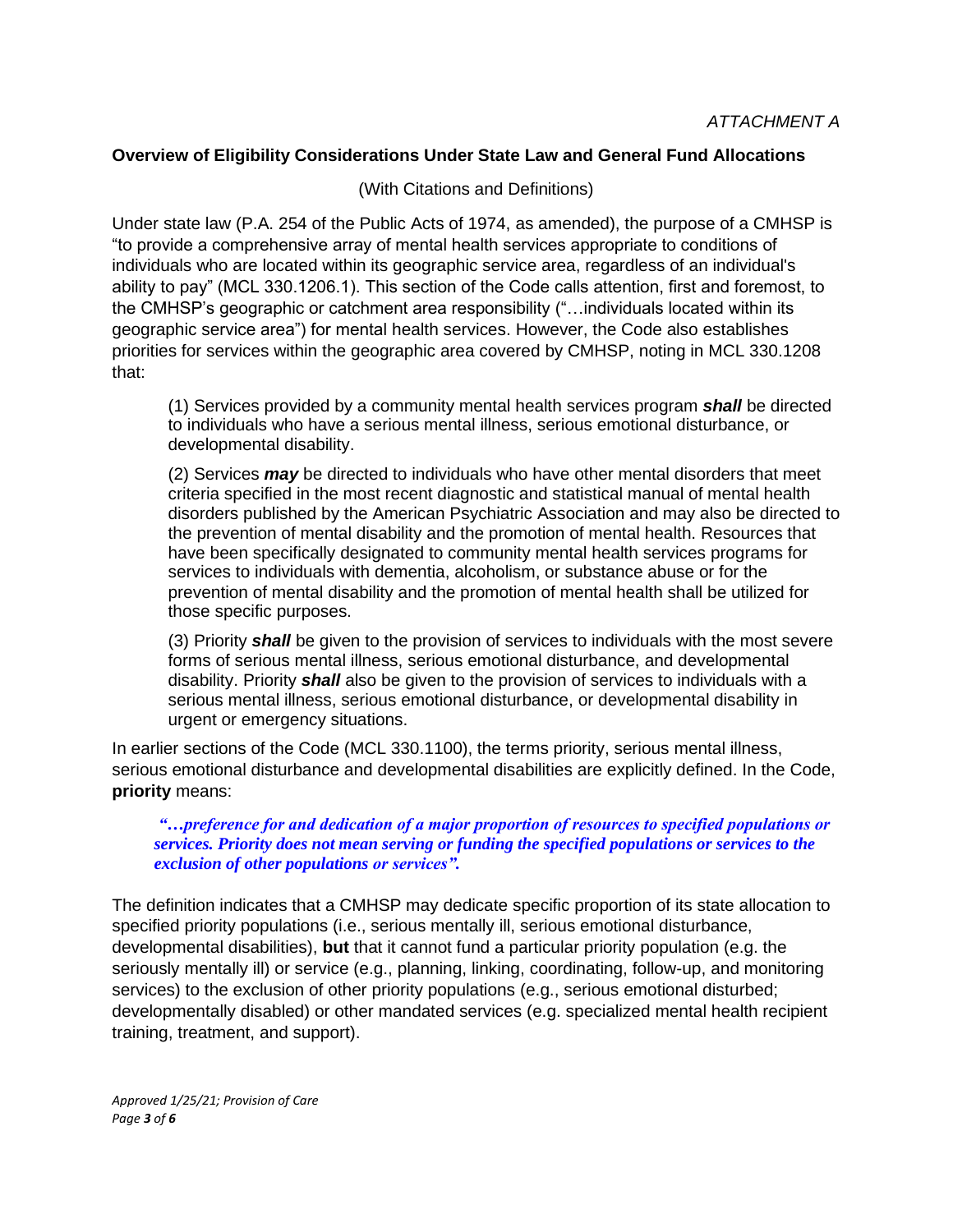The terms developmental disability, serious emotional disturbance, and serious mental illness are defined as follows (MCL 330.1100):

"Developmental disability" means either of the following:

- (a) If applied to an individual older than 5 years, a severe, chronic condition that meets all of the following requirements:
	- (i) Is attributable to a mental or physical impairment or a combination of mental and physical impairments.
	- (ii) Is manifested before the individual is 22 years old.
	- (iii) Is likely to continue indefinitely.
	- (iv) Results in substantial functional limitations in 3 or more of the following areas of major life activity:
		- (A) Self-care.
		- (B) Receptive and expressive language.
		- (C) Learning.
		- (D) Mobility.
		- (E) Self-direction.
		- (F) Capacity for independent living.
		- (G) Economic self-sufficiency.
	- (v) Reflects the individual's need for a combination and sequence of special, interdisciplinary, or generic care, treatment, or other services that are of lifelong or extended duration and are individually planned and coordinated.
- (b) If applied to a minor from birth to age 5, a substantial developmental delay or a specific congenital or acquired condition with a high probability of resulting in developmental disability as defined in subdivision (a) if services are not provided.

"Serious emotional disturbance" means a diagnosable mental, behavioral, or emotional disorder affecting a minor that exists or has existed during the past year for a period of time sufficient to meet diagnostic criteria specified in the most recent diagnostic and statistical manual of mental disorders published by the American Psychiatric Association and approved by the department and that has resulted in functional impairment that substantially interferes with or limits the minor's role or functioning in family, school, or community activities. The following disorders are included only if they occur in conjunction with another diagnosable serious emotional disturbance:

- (a) A substance abuse disorder.
- (b) A developmental disorder.
- (c) "V" codes in the diagnostic and statistical manual of mental disorders.

*Approved 1/25/21; Provision of Care Page 4 of 6* "Serious mental illness" means a diagnosable mental, behavioral, or emotional disorder affecting an adult that exists or has existed within the past year for a period of time sufficient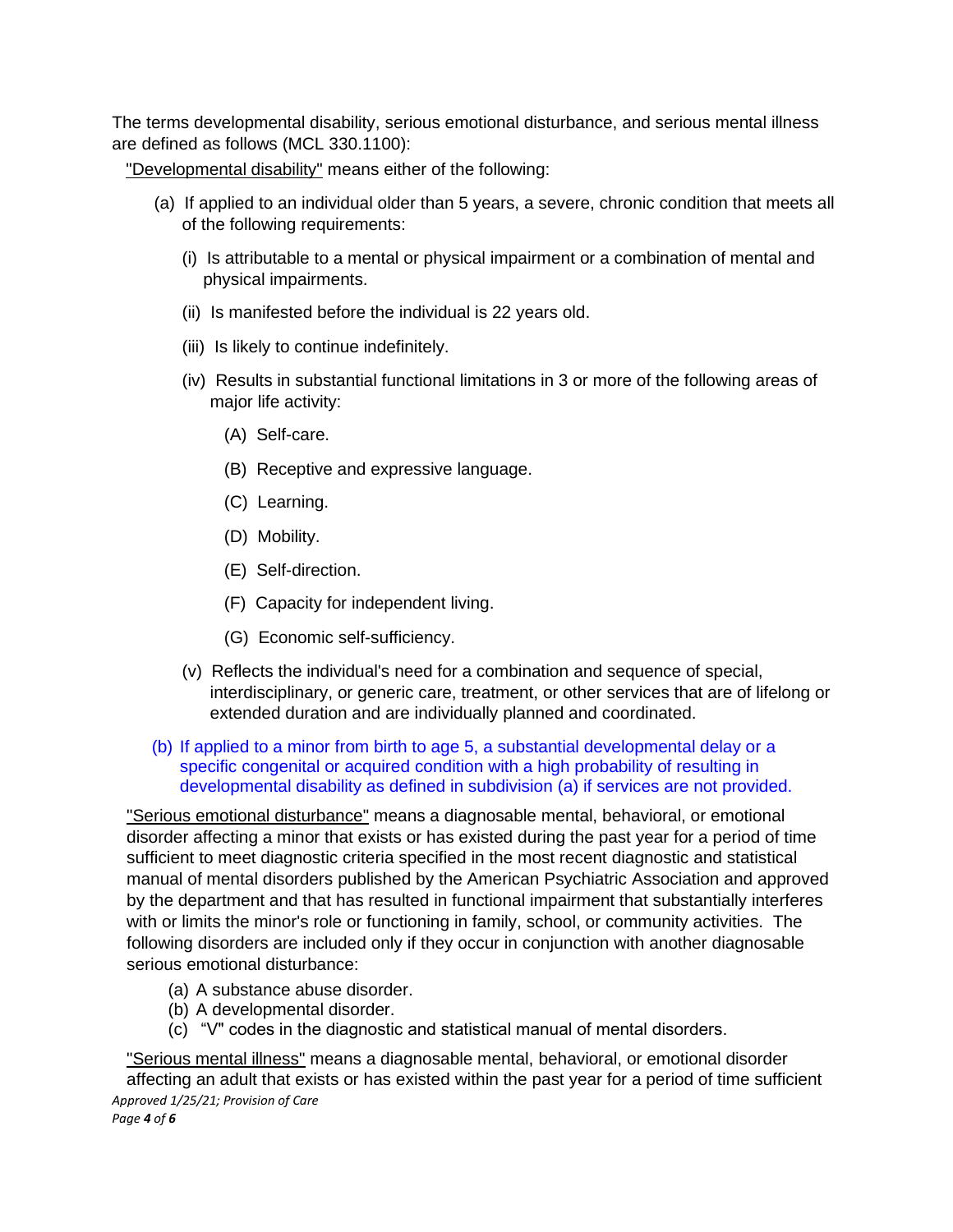to meet diagnostic criteria specified in the most recent diagnostic and statistical manual of mental disorders published by the American Psychiatric Association and approved by the department and that has resulted in functional impairment that substantially interferes with or limits 1 or more major life activities. Serious mental illness includes dementia with delusions, dementia with depressed mood, and dementia with behavioral disturbance but does not include any other dementia unless the dementia occurs in conjunction with another diagnosable serious mental illness. The following disorders also are included only if they occur in conjunction with another diagnosable serious mental illness:

- (a) A substance abuse disorder.
- (b) A developmental disorder.
- (c) A "V" code in the diagnostic and statistical manual of mental disorders.

In summary, a CMHSP is responsible for mental health services within a defined geographic catchment area, and it is required to direct its services to individuals within the service area who are seriously mentally ill, seriously emotional disturbed, and/or developmental disabled. Within those priority groups, preference must be given to persons with the *most severe forms* of serious mental illness, serious emotional disturbance and developmental disabilities, and to individuals with a serious mental illness, serious emotional disturbance, or developmental disability in urgent or emergency situations.

The state's arrangement with CMHSPs under state law (the Mental Health Code) is a "**defined contribution**" contract. Under state law and the MDHHS-CMHSP contract for state funds, no particular or named individual within the CMHSP service area has a specific right or entitlement to any particular services or any specific level of coverage. Instead, the CMHSP obligation is to county residents *as a whole*, prioritizing services to particular individuals according to Code mandates and available funds. If there are changes in the number of persons seeking care, changes in severity of individual circumstances, or reductions in state funds, the CMHSP can and must alter its service arrangements (re-prioritize; alter, reduce or terminate some service arrangements; set waiting lists, etc.) to meet the Code mandate regarding preference to those with the most severe forms of serious mental illness, serious emotional disturbance and developmental disabilities.

# **Other Definitions and Citations**

#### **330.1124 Waiting lists for admissions.**

Sec. 124. (1) The department shall establish waiting lists for admissions to state operated programs. Waiting lists shall be by diagnostic groups or program categories, age, and gender, and shall specify the length of time each individual has been on the waiting list from the date of the initial request for services.

(2) The department shall require that community mental health services programs maintain waiting lists if all service needs are not met, and that the waiting lists include data by type of